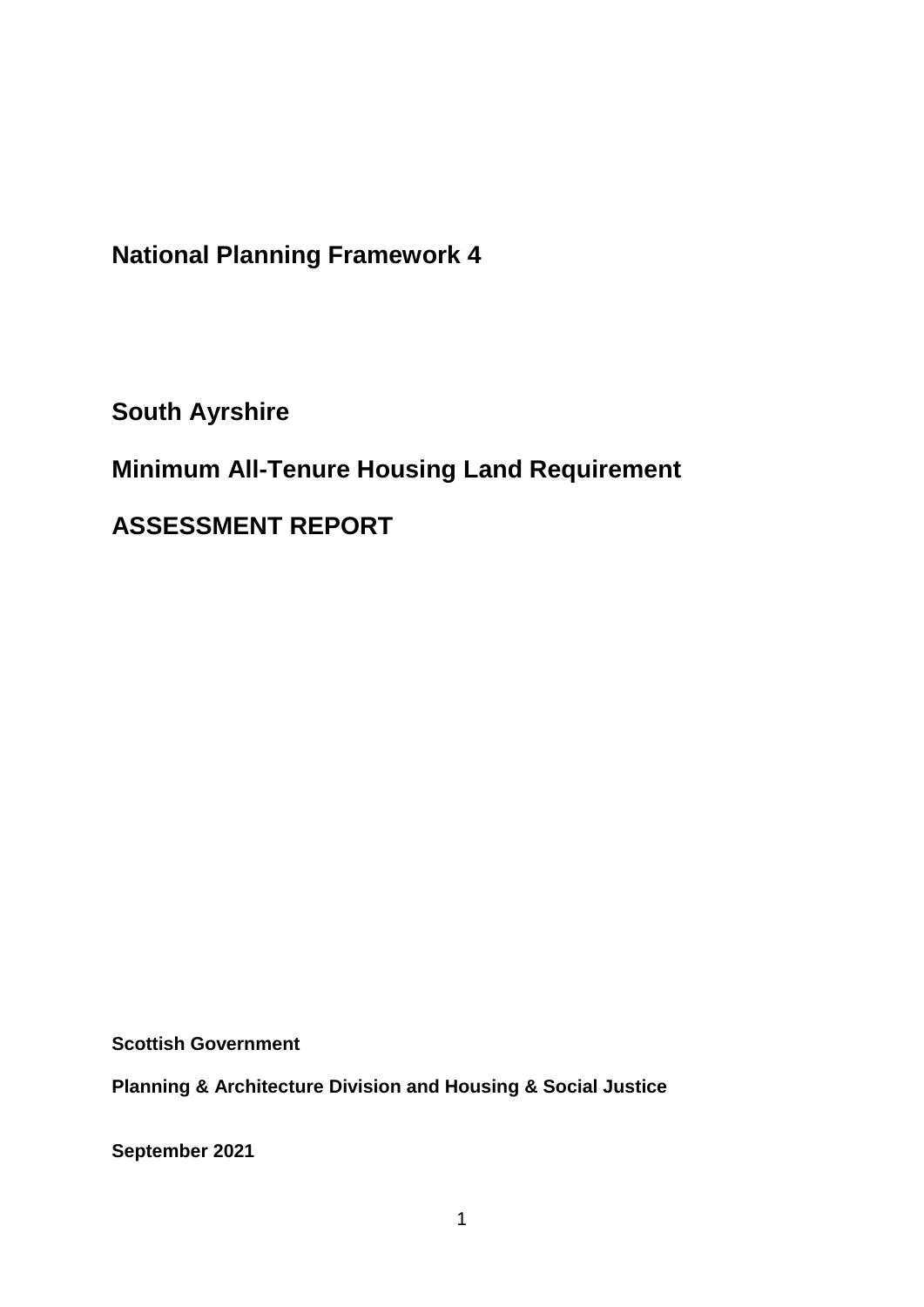|                |                                                                                                                                                                                                                                                                                                                                                                                                                                                                                                                                                                                                                                                                                                                              | <b>CORE OUTPUTS ASSESSMENT</b>                      |                                    |                      |  |
|----------------|------------------------------------------------------------------------------------------------------------------------------------------------------------------------------------------------------------------------------------------------------------------------------------------------------------------------------------------------------------------------------------------------------------------------------------------------------------------------------------------------------------------------------------------------------------------------------------------------------------------------------------------------------------------------------------------------------------------------------|-----------------------------------------------------|------------------------------------|----------------------|--|
| 1              | <b>Locally Adjusted Estimate</b>                                                                                                                                                                                                                                                                                                                                                                                                                                                                                                                                                                                                                                                                                             |                                                     |                                    |                      |  |
|                |                                                                                                                                                                                                                                                                                                                                                                                                                                                                                                                                                                                                                                                                                                                              | <b>Initial</b><br><b>Default</b><br><b>Estimate</b> | <b>Adjusted</b><br><b>Estimate</b> |                      |  |
|                | South Ayrshire                                                                                                                                                                                                                                                                                                                                                                                                                                                                                                                                                                                                                                                                                                               | 500                                                 | 500                                |                      |  |
|                | The Council initially confirmed that as they were undertaking their Housing<br>Need and Demand Assessment (HNDA) 2021, it was content that the initial<br>default estimate be used for its housing land requirement (500). They did note<br>that they anticipated the land requirement for housing would be significantly<br>more than projected by Scottish Government based on current demands for<br>housing (affordable and private) within the local authority area, developer<br>interest, past housing completion rates and the impact of home working<br>patterns following the pandemic.<br>Subsequently, an updated response has been provided based on the draft<br>HNDA, ahead of it being submitted for review. |                                                     |                                    |                      |  |
| $\overline{2}$ | <b>Household Projections (Newly-Forming Households)</b>                                                                                                                                                                                                                                                                                                                                                                                                                                                                                                                                                                                                                                                                      |                                                     |                                    |                      |  |
|                | The National Records of Scotland (NRS) 2018-based principal migration<br>variant was initially used by the Council. The single year data is generated<br>correctly within the Excel Calculator. The Council report they are not yet ready<br>to adjust their estimate until the next HNDA has been approved.                                                                                                                                                                                                                                                                                                                                                                                                                 |                                                     |                                    |                      |  |
|                | In a supplementary submission the Council indicate that whilst they could<br>justifiably use either variant, the high migration variant is more likely given<br>levels of in-migration and recent housing market activity that is possible<br>influenced by the pandemic. This results in household growth of 176.                                                                                                                                                                                                                                                                                                                                                                                                           |                                                     |                                    |                      |  |
|                | <b>Household Projection: Default Compared to Adjusted Estimates</b>                                                                                                                                                                                                                                                                                                                                                                                                                                                                                                                                                                                                                                                          |                                                     |                                    |                      |  |
|                | South Ayrshire                                                                                                                                                                                                                                                                                                                                                                                                                                                                                                                                                                                                                                                                                                               | <b>Default</b><br>100                               | <b>Adjusted</b><br>100             | <b>MATHLR</b><br>176 |  |
| 3              | <b>Existing Housing Need</b>                                                                                                                                                                                                                                                                                                                                                                                                                                                                                                                                                                                                                                                                                                 |                                                     |                                    |                      |  |
|                | The default existing need estimate was initially used by the Council. The<br>Council reported they were not yet ready to adjust their estimate until the next<br>HNDA has been approved.                                                                                                                                                                                                                                                                                                                                                                                                                                                                                                                                     |                                                     |                                    |                      |  |
|                | In a supplementary submission, it was recognised that South Ayrshire<br>Council's HNDA 2021-2026 is currently in draft format ahead of being<br>submitted to the Scottish Government for review. The Council proposed using                                                                                                                                                                                                                                                                                                                                                                                                                                                                                                  |                                                     |                                    |                      |  |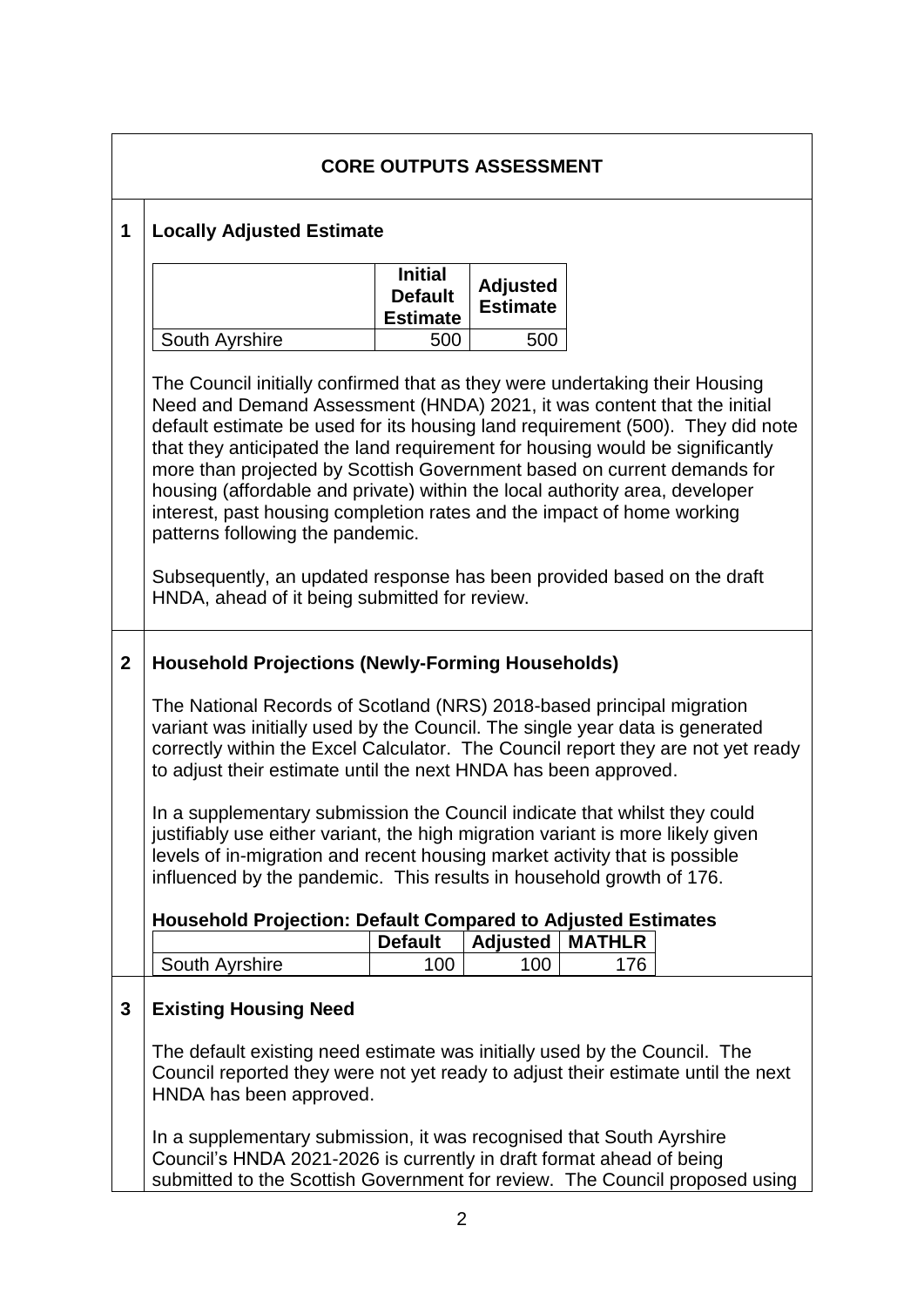the Existing Need figure in this document as a more realistic interim estimate. This calculation was carried out utilising a methodology that estimates housing need across a number of relevant indicators, before deducting those that could be feasibly met by in-situ solutions. An Existing Need figure of 1,328 units was established.

## **Existing Need: Default Compared to Adjusted Estimates As Well As MATHLR**

|                | <b>Default</b> | <b>Adjusted   MATHLR</b> |  |
|----------------|----------------|--------------------------|--|
| South Avrshire |                |                          |  |

## **4 Flexibility Allowance**

South Ayrshire use the rural flexibility of 30%.

|                | <b>CORE PROCESSES ASSESSMENT</b>                                                                                                                                                                                                                                                                                                                                                                                  |
|----------------|-------------------------------------------------------------------------------------------------------------------------------------------------------------------------------------------------------------------------------------------------------------------------------------------------------------------------------------------------------------------------------------------------------------------|
| $\mathbf 1$    | Using the Response Template and Excel Calculator                                                                                                                                                                                                                                                                                                                                                                  |
|                | The Response Template has been used, word limits are not exceeded and its<br>completion appears, in the main, to be correct. However it is noted the<br>stakeholder sections have not been completed.                                                                                                                                                                                                             |
| $\overline{2}$ | <b>Housing Market Partnership and Stakeholders Involvement</b>                                                                                                                                                                                                                                                                                                                                                    |
|                | The HMP, which is comprised of Council officials across difference services,<br>agreed that the Initial Default Estimate figure is very low. The group agreed<br>upon the parameters to be used in terms of projections for South Ayrshire<br>within the framework of the HNDA model.                                                                                                                             |
|                | As such, in relation to this response, the high migration variant and Estimate of<br>Housing Need from the HNDA have been used in the calculation. Subsequent<br>development of the Local Housing Strategy (including HST) on the back of the<br>HNDA 2021 and other Council Strategies to support inclusive sustainable<br>growth, will inform the next Local Development Plan (3) housing land<br>requirements. |
|                | The HMP agreed a housing land requirement of 2,000.                                                                                                                                                                                                                                                                                                                                                               |
| 3              | Joint Housing and Planning Senior Official Sign-Off                                                                                                                                                                                                                                                                                                                                                               |
|                | Signed-off by senior planning and housing officers from South Ayrshire<br>Council.                                                                                                                                                                                                                                                                                                                                |
|                |                                                                                                                                                                                                                                                                                                                                                                                                                   |